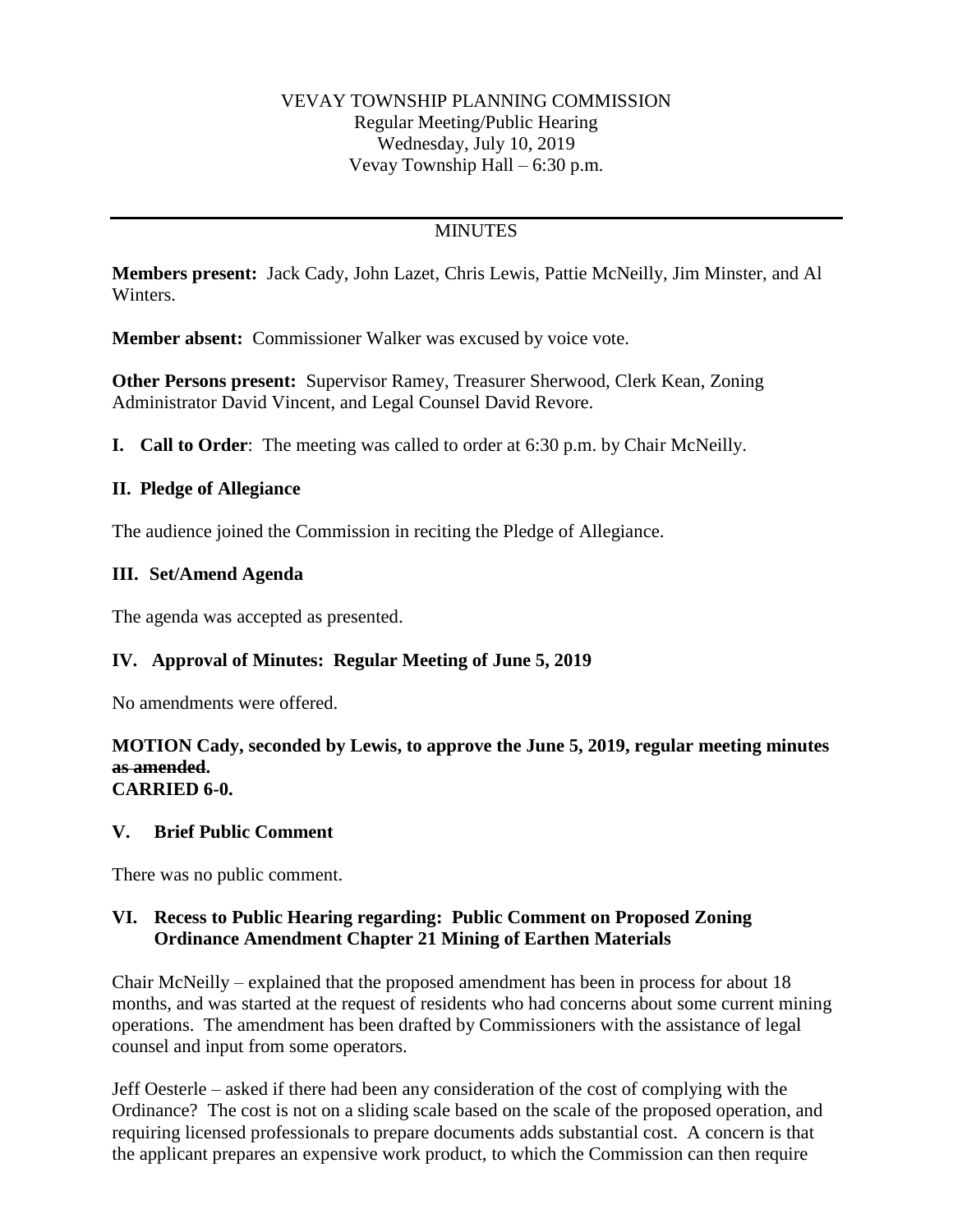more expensive changes to be made after consulting with other governmental entities. Recommended specifying that non-commercial mining on private property for use on those properties should be exempt from this proposal. Asked why if state requires a permit for any water management such as de-watering, the Township also requires specifications?

Lance Anderson – a sealed plan could be as much as \$10,000 more than one that is "professionally drawn."

Larry Launstein  $-$  if the extent of the deposits is not known, how can a reclamation plan be drawn? The operator will not know which areas will be mined until they actually mine and follow the veins. (Commission response – the goal is to reclaim any area that is disturbed, not limit what areas can be mined.)

John Fischer – In Section 8 (A), the change in the distance of the crusher from 250 to 500 feet is problematic; his operations are closer than 500' to residential uses, but blocked by a natural hill and substantial trees. Recommended instead allowing use of any appropriate blocking to meet the noise standard at the property line. The escrow amount of \$5000 is for what purpose? And it seems too high? (Commission response – explained that the only prior Township experience for a new mining SLU permit is the proposed Tear Mine, back in 2008-2010. Given the concern for negative impacts on water and the surrounding parcels, the Township retained a consultant to independently verify submitted information and critique verbal representations made to the Township.). There is a potential for pricing operators out of the game. An alternative approach could be considering phasing in costs based on acreage, or tonnage mined or shipped, or whether mining would be above or below water table. The \$5 million liability insurance is expensive. As opposed to the industry standard of \$1 or \$2 million coverage, a \$5 million bond costs up to \$7,000 more. Bonds, insurances, sealed plans, etc., can easily add up to \$100,000 or more.

John Warvel – water management - even pumping on site from pond to pond, with no dewatering offsite, requires state permits.

Bill Rogers – estimates the cost to meet the requirements of the current Ordinance is about \$370,000, give or take \$50,000 either way. His estimates include:

- \$ 2,000 12 copies drawn and sealed by a registered civil engineer
- \$ 2,000 Shading indicating the extent of land used for mineral removal operations and activities
- \$ 2,000 indicating location, width, and grade of all easements
- \$ 30,000 indicating existing elevations of the lands at five foot intervals
- \$ 30,000 indicating the estimated extent of overburden based on soil borings
- \$ 2,000 indicating the areas to be used for ponding/water management
- \$ 35,000 the rehabilitation plan showing final grades at 5 foot intervals
- \$100,000 replacing top soil during rehabilitation
- \$ 10,000 hard surfacing of roads in the area of operation for dust abatement
- \$ 50,000 if the Planning Commission requires studies regarding dewatering processes
- \$100,000 performance bond to ensure compliance with the Zoning Ordinance
- \$ 25,000 required insurance policy covering personal injury and property damage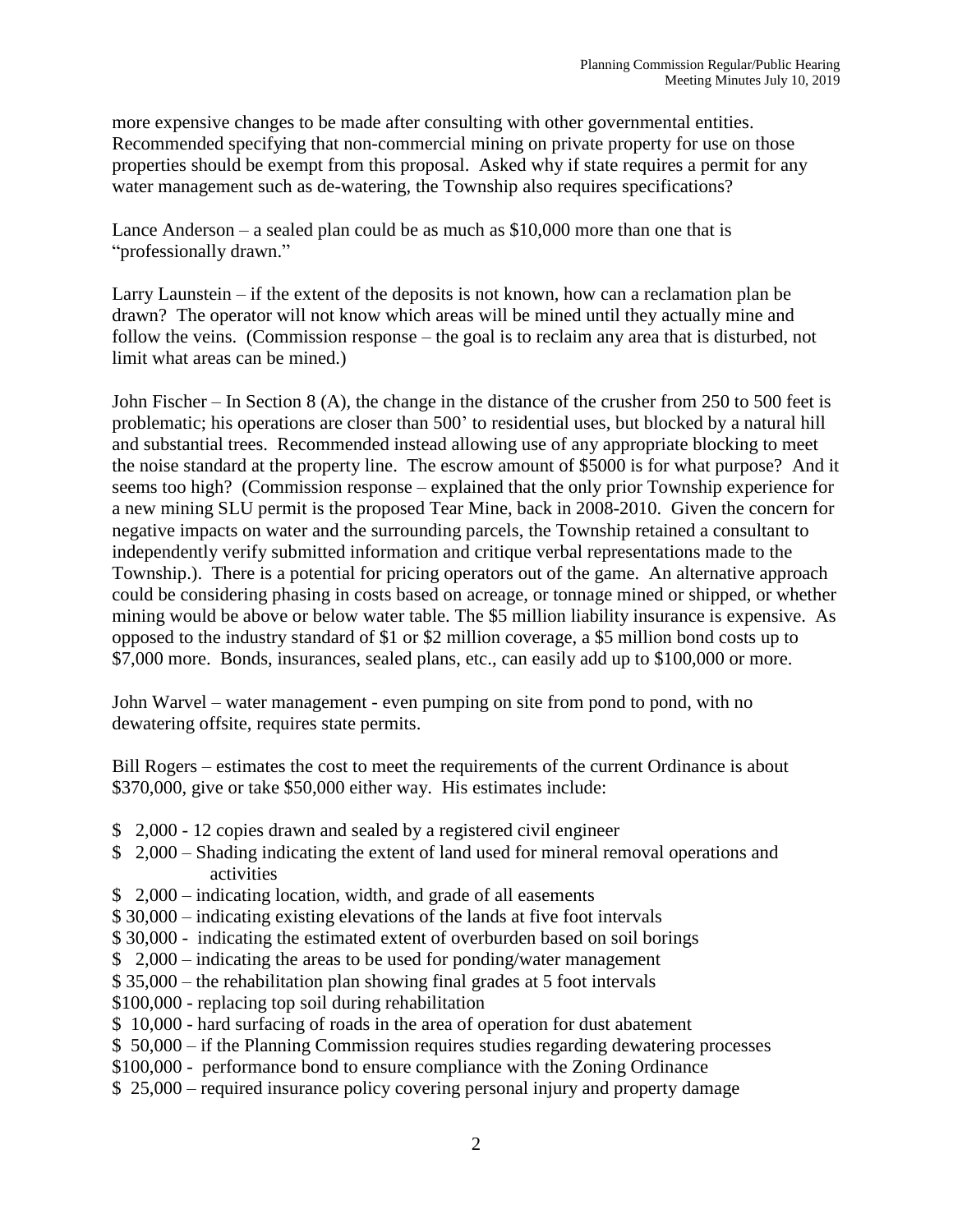The five foot contour topographical map requirement is too expensive. A hydrogeological study prepared by a "registered professional engineer" is very expensive. There may be insufficient top soil on site and have to be hauled in to meet the four inch depth requirement; the reclamation cost per acre should be more like \$2,500/acre. (John Fischer – volunteered that reclamation would run him about \$10,000 per acre.) The five year life span of an SLU permit is too short, and not worth the financial risk; a ten year life would be better. An annual "review" would be better than "null and void". "The narrative for on-site use of petroleum products..." is already regulated by the state, and doesn't need additional requirements from the Township.

Ginette Anderson, lives on Ives Road across from the mining operation – pits are not always a friendly neighbor. Dust is a constant issue, operations can be outside the permissible hours of operation, and every day there is the concern of speeding trucks. Maybe minimize dust by paving the entrance road to the public road. Neighbors need to feel that the operators are working to minimize nuisances. Turning trucks leaving the mine have driven onto lawns and caused damage. There are tire cleaning installations/equipment that could be used or required.

Commission - asked when mining operations started; various audience members noted that the Ives road mine started in the early 1950s. The Crazy C mine on Barnes Road operated for at least 30 years.

# **VII. Adjournment of Public Hearing and Recommencement of Regular Meeting**

There being no further public comment, the public hearing was ended at 7:38 pm, and the regular meeting recommenced.

# **VIII. Reports**

A. June 2019 Building Report

Commissioners had received the Building report, summarizing the nine permits issued, including a demolition, construction or installation of: a new home; footings; windows and siding; a new Adult Foster Care (AFC) home; a pole barn for agricultural use; cell tower additions; a detached garage; and a deck.

B. June 2019 Zoning/Enforcement Report created by David Vincent

Commissioners had received the Code Enforcement report, summarizing the 17 complaints received so far in 2019, indicating five complaints have been closed due to resolution or information being provided to the complainant. The twelve pending complaints are in various stages of being addressed or remediated, and include: three concerning junk; two concerning trash on property and vehicle parking; metal roofing coming off of a barn; living in a camper and not the unlivable house; a non-compliant sign; unmown property; a pontoon boat stored in the front of a property; a noise complaint of airport traffic; and a complaint of vegetation impairing vision at a road intersection.

# **IX. Pending Business**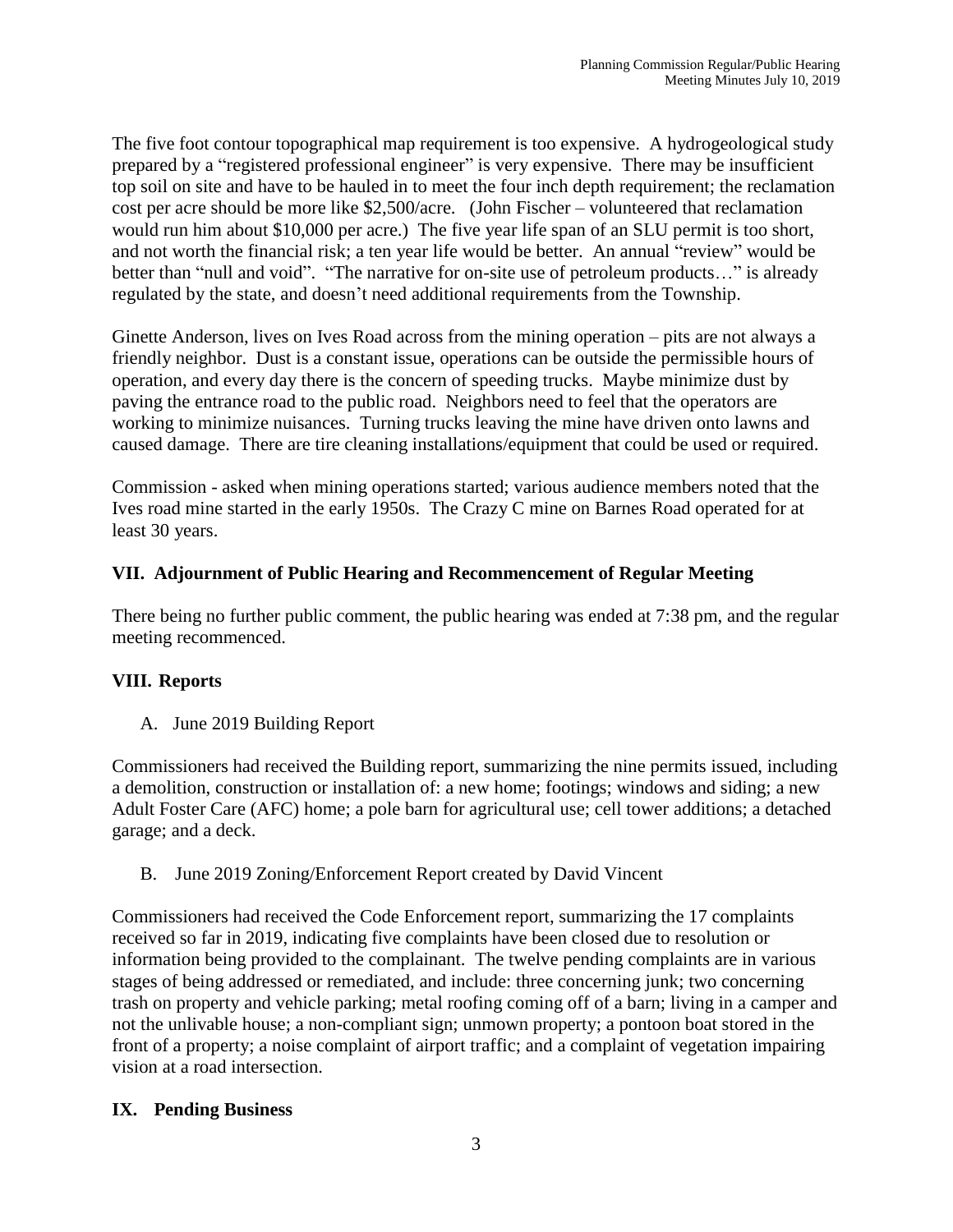1. Discussion on Zoning Ordinance Amendment Chapter 21 Mining of Earthen Materials

Commission – had discussion on the number of recommendations made, and the possibility of having a subcommittee work with operators and residents. The Commission's goal in a mining SLU permit is to initially obtain a clear and complete plan for involved parcels, followed by annual updates. A primary concern is how to handle an operation that persists in noncompliance.

Commission – established a subcommittee (Comms. Lewis and Minster, Lazet less formally) to meet with interested Township residents and consider changes to the draft amendment based on comments made tonight. A report and any recommendations should be ready for the August 7, 2019, Commission meeting. Consideration will be limited to what has been publicly raised:

- 1) Whether private use, non-commercial operations should be included;
- 2) Whether to extend the SLU permit life from five to ten years;
- 3) Whether a "renewal" should be subject to the permitting entire process, or consist of a detailed "review" of operations;
- 4) Whether documents should be "professionally prepared" as opposed to being "drawn and sealed by a registered civil engineer";
- 5) Whether "a hydrogeological analysis prepared by a Michigan registered professional engineer or certified professional hydrogeologist" can either be eliminated or substituted with a less expensive option of preparation;
- 6) Whether on-site storage and use of petroleum products needs to be overseen by the Township;
- 7) Whether the Township can require changes based on the input of other governmental agencies;
- 8) Whether four inches of topsoil for reclamation should instead have flexibility based on the individual parcel(s) or operation;
- 9) Whether crushing operations can shield noise by appropriate measures as opposed to being a set distance from residential uses;
- 10) Whether measures to abate dust (such as tire cleaning equipment) should be specified and required;
- 11) Whether the escrow amount of \$5,000 plus other costs needs to be modified;
- 12) Whether the liability insurance policy should be lowered from \$5 million, to \$1 or \$2 million; and
- 13) Whether the Township needs to be informed of enforcement actions taken by other governmental agencies.

Chair McNeilly – any interested resident here tonight is welcome to be a part of the subcommittee discussion. Please provide the Township with your contact information. (Following adjournment, the following persons indicated interest: John Warvel, Bill Rogers, John Fischer, Lance Anderson, and Ginette Anderson.)

2. Zoning Ordinance Possible Amendments

Comm. Lazet – gave an update on the Elhorn Engineer building application, the ZBA having granted both variances: distance from a residential use, and square footage of the proposed building. Further, Mr. Luks had proposed a promising possible manner of amending the Ordinance to better reflect activities in an Industrial District.